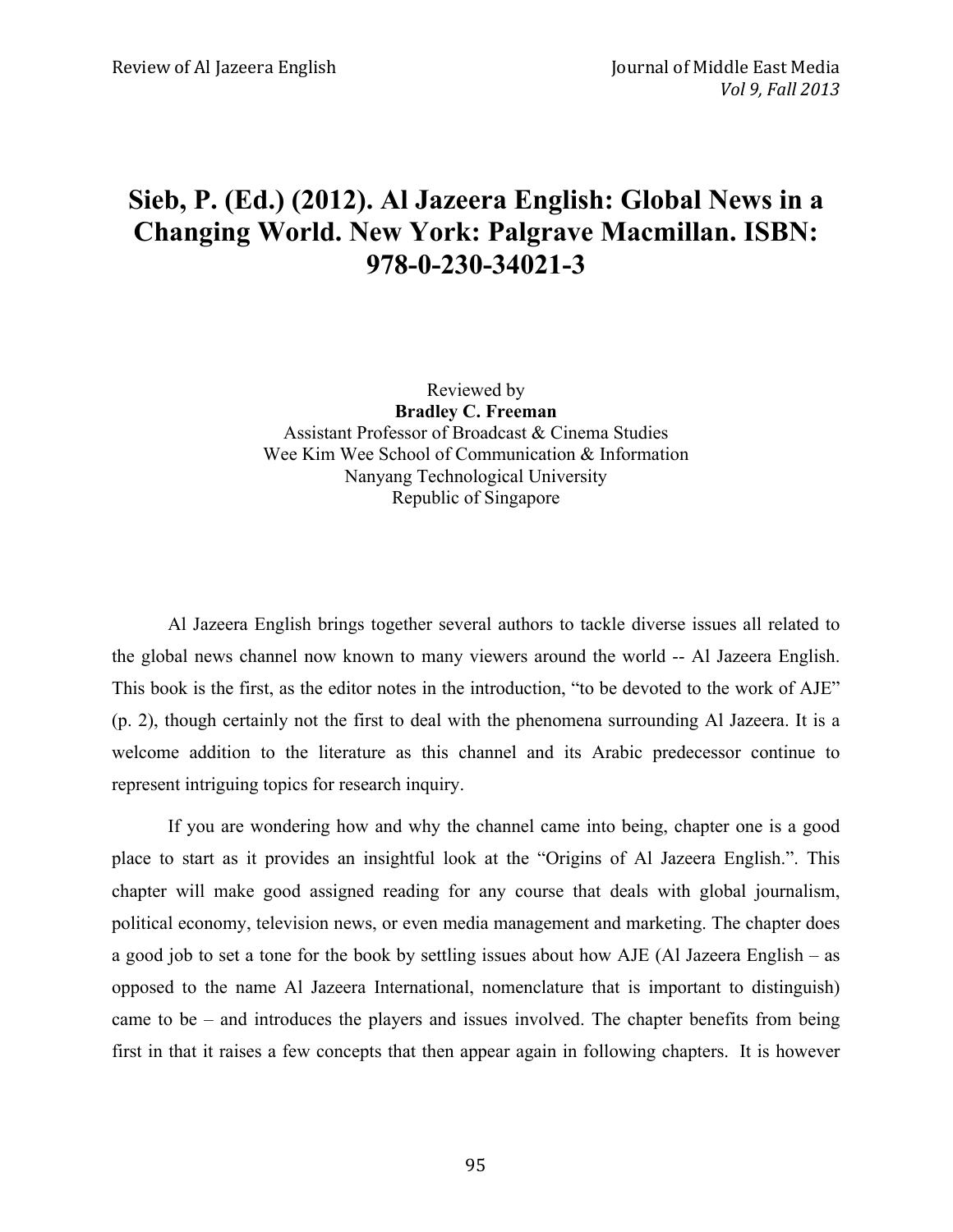too brief (this is arguably true of some other chapters as well). Chapter two is a case in point with its title "Nature of the channel's global audience" it sets out to examine the global audience for the network, but it ends up touching rather on issues mentioned in chapter one – and covering items that will come up in other chapters (e.g., distribution issues). Chapter three "Content: The messages of AJE's news" can be summarized by one of its sentences: "In its years on air AJE has emphasized new parts of the world through its Southern news perspective, broadened the range of elite sources invited to express their views on air, and documented civilian suffering, anger, and protest on the ground in its coverage of wars and catastrophes" (p. 52). Chapter four addresses the issue of "The politics of distribution in the United States," specifically in light of AJE's Arab Spring coverage.

Chapters five and six take on the task of investigating how AJE both covers and fares in Africa and South Asia. The authors work diligently to weave AJE into the narrative. Here AJE is used a springboard to discuss the paucity of coverage in and about the Global South. The writing in both of these chapters has a unique locus and stays more focused on their titles than previous chapters in the book. In both cases they are more about the regions than necessarily AJE. Their assessments are similar claiming that AJE has so far failed to make a big splash. However, the refrain of AJE as champion of the Global South viewpoint is conveyed in both chapters.

Chapters seven and eight are quite interesting, as here we are treated to a Rashomon-style presentation with Palestinian and then Israeli viewpoints offered about coverage of Gaza in 2008-2009. Chapter seven is really a report on Gaza's oppression, wherein AJE's presence and coverage plays a supporting role in the narrative: "AJE has also fairly shown the other side of the Palestinian struggle as being one of resistance, rather than terrorism" (p. 135). Chapter eight introduces the Israeli perspective on AJE and Gaza coverage and also raises the conciliatory media model that we will read about again in the chapter that follows. The author conducts a review and reports that "AJE failed to meet the criteria of peace journalism and reconciliatory media and perhaps even violated several articles listed in its Code of Ethics" (p. 156). The framing and terminology used within these two chapters may be considered by some readers to be problematic, but the writing serves to highlight the difficulties with the relationship of the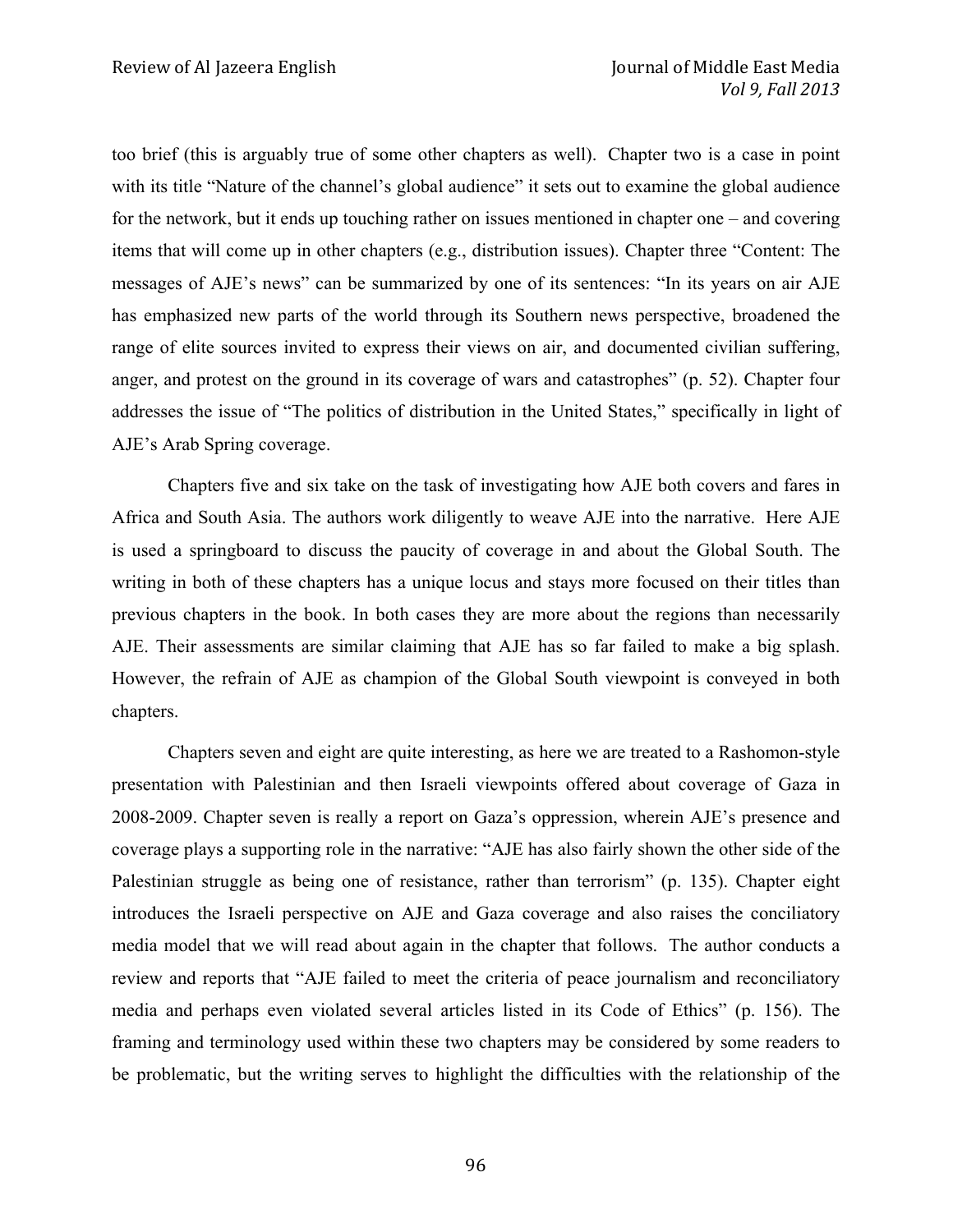close neighbors. These two chapters are perhaps the strongest in the book (based in large part on the commanding subject matter) and will no doubt be required reading prior to discussions in political science and journalism classrooms.

Chapter nine covers original ground, pun intended, as el-Nawawy looks at a controversy that any New Yorker would have been hard pressed to avoid in 2010 – the planned building of the "Park 51 Mosque" in downtown Manhattan. The chapter adds to our understanding of the concept of media's "conciliatory" function by employing a scale along with a qualitative textual analysis examining AJE's coverage of the mosque story. Contrary to chapter eight's assessment, here the author finds that the "AJE network has a great potential to play a conciliatory media function, especially when it comes to highly charged and controversial issues" (p. 179).

As the reviewer read the first few chapters, it seemed a secret about Al Jazeera was not to be revealed. In the chapter discussing the nature of the audience and another on the distribution of its programming – it was not mentioned that Al Jazeera was among the first news networks to offer full live streaming of its content via an IOS (iPad) app. Only a few news networks live stream (RT is another) via a tablet or smartphone – and this is an important way many people are able to watch the channel, but it is not directly mentioned in the book.

The book may have benefitted from a comparative look at other world channels and how the arguments made on behalf of Al Jazeera fare when we take into consideration these other examples of global news channels (chapter five does briefly reference newer African channels, however CNN and BBC get most ink). Channel News Asia out of Singapore, for example, has never been the subject of a campaign or research as to why it is not on cable systems in the States. In much of the writing there is a thread that AJE should simply be available to more people, especially Americans, and further that if it were, America would be a much better place and its foreign policies wiser. The arguments for AJE to be made available in the U.S. seem misplaced –returning to the importance of the Global North as power center. AJE attempts to redefine the question "what is news?" -- in its own way starting to decentralize the flow and importance of news that has historically been dominated by Global North vantage points. On the one hand, the authors in the book highlight the interesting new ways that AJE is working in the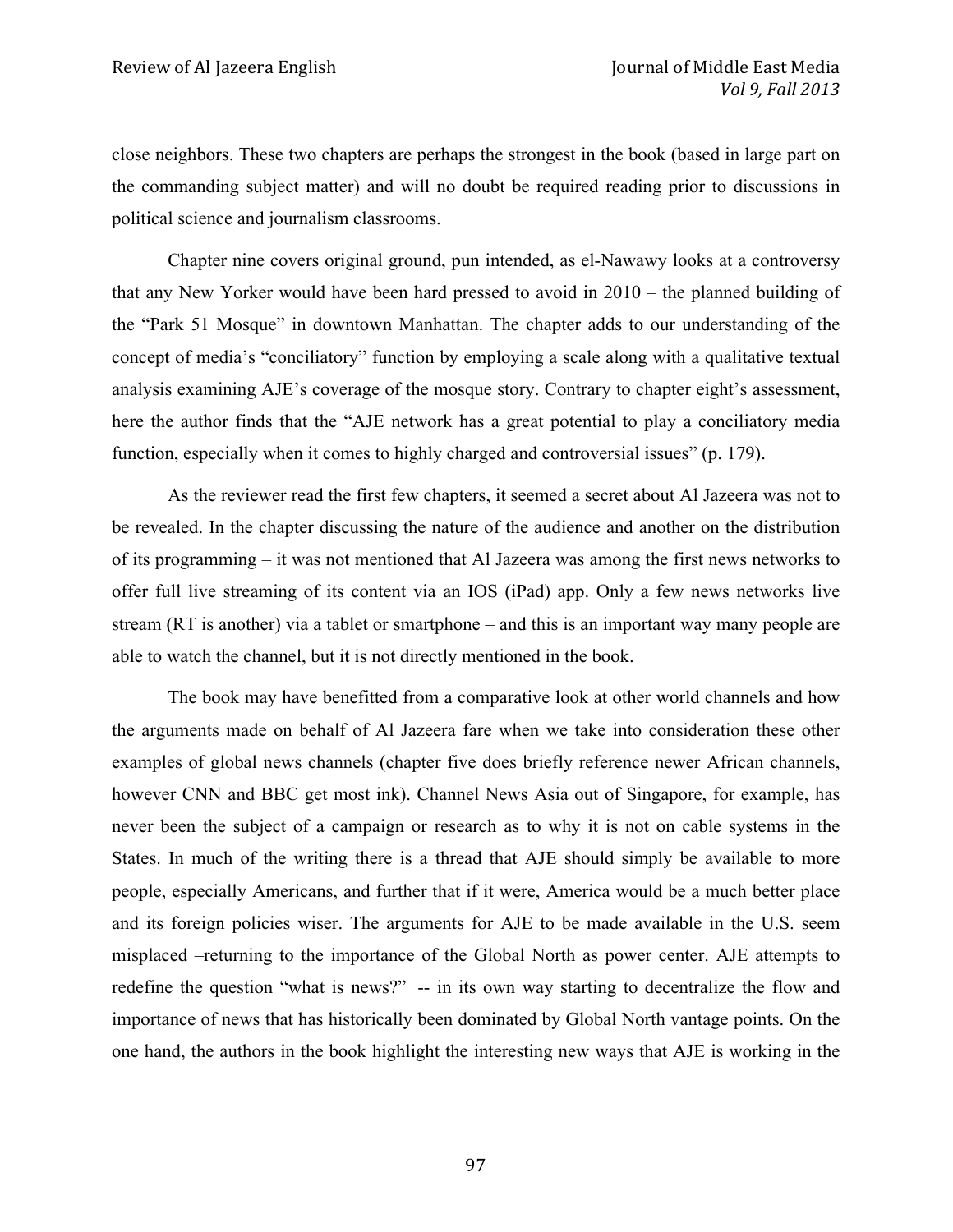global market, but on the other there does seem to be this notion (in a few chapters at least) that it would all finally click if AJE could just get greater distribution via the standard cable systems in the States. This is one of the themes evident in the earlier parts of the book.

Another theme that does not get enough attention is how regional news networks are starting to gain greater awareness when coverage of news and events in their region gains interest from the wider global audience – and that have historically only been covered by a few foreign observers from the Western countries (Global North) that pioneered electronic news gathering and dissemination (and who have been cutting back on their overseas offices). This is a very interesting movement that AJE is participating in (and the book correctly highlights the Arab Spring of 2011 as helping push AJE to the fore), that transnational workforces (in this case journalists, producers, and presenters) are organizing through media organizations in world cities to create global news products, based on known journalistic practices, but with a decidedly local story-telling vantage point (el-Nawawy touches on this when he states in the opening of his chapter that AJE "represents a challenge to the existing paradigms guiding international news broadcasters" (p. 163). The global village of which McLuhan spoke is perhaps nowhere as clear as in the development of AJE, of global news networks anchored in different parts of the world. The editor touches on this in the book's conclusion, chapter ten entitled "AJE in the world", but perhaps could have gone a bit further by offering more comparative analyses and drawing an even bigger picture from which we might frame and understand the themes even better in the multi-chapter book. Chapter ten does a good job in summarizing the book indicating of AJE that "the channel's ambitions are significant, its achievements to date merit recognition, and its prospects are such that the channel could well become one of the world's most authoritative sources of news" (p. 187).

Taken by themselves, many of the chapters would make a good start to a stand-alone volume on the subject matter, however when combined the reading does not always flow effortlessly. Some of the chapters appear to have been intended as journal articles and have instead been reimagined as book chapters, in another case the text was (somewhat awkwardly) repurposed from previous journal articles. Some of the chapters read as more biased in favor of the channel and thus lack a tempered vantage point. Readers will also likely feel a sense of deja